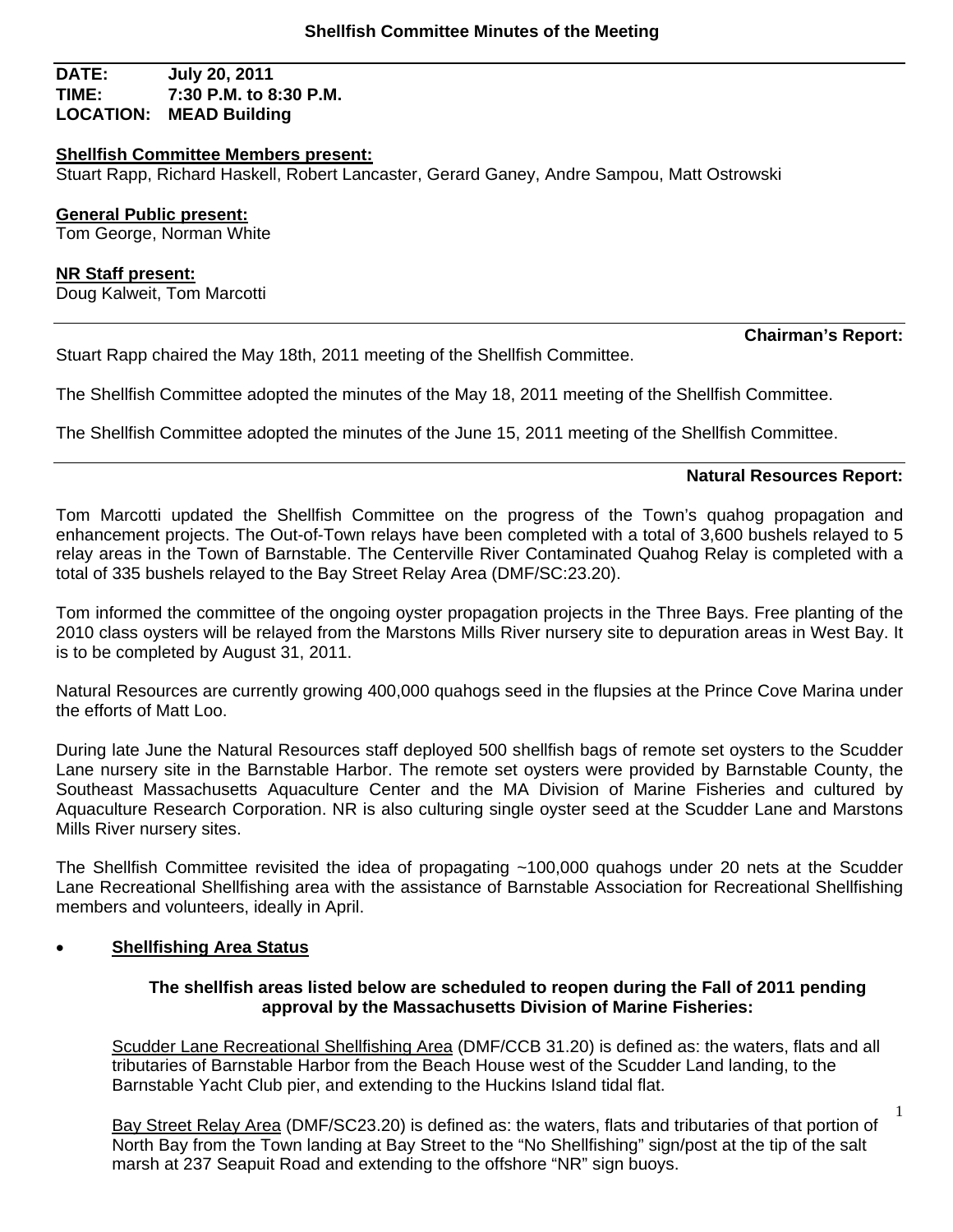West Bay Oyster Relay Area in West Bay will be open for the recreational harvest of shellfish currently marked to the left of the West Bay Recreational Shellfishing area between the "No Shellfishing" sign/posts between the piers and extending to the offshore "NR" sign buoys.

Cotuit Bay Relay Area (DMF/SC 21.22) is defined as: the waters, flats and shoreline of that portion of Cotuit Bay between the "No Shellfishing" sign/posts located along the shoreline at 884 Main Street extending to the "NR" sign buoys located offshore.

Cordwood Lane Relay Area (Northern Portion) (DMF/SC 21.21) is defined as: the waters, flats and shoreline of that portion of Cotuit Bay located within the area defined by the "No Shellfishing" sign/post located on the shore at 721 Old Post Road to the NR "No Shellfishing" sign/buoy located offshore to the green navigational buoy at the southern end of the Cotuit Narrows to the "No Shellfishing" sign/post located on the shore at 797 Old Post Road.

# **MA Division of Marine Fisheries Shellfish Area Closures until the Fall of 2012:**

Bluff Point Relay Area (DMF/SC 21.20) is defined as: the waters and shoreline of that portion of Cotuit Bay southwest of an imaginary line drawn from the end of the pier at 124 Bluff Point Drive to a "No Shellfishing" sign/post along the western shore of Cotuit Bay at 996 Main Street, Cotuit MA.

North Bay Relay Area (DMF/SC 23.22) is defined as: the waters, flats and shoreline of that portion of North Bay from the pier at 79 Sand Point Road to the pier at 86 Sand Point Road extending to the navigational channel at the northern entrance to Cotuit Bay and to the offshore sign/buoys in North Bay.

Outer Hyannis Harbor Relay Area (DMF/SC27.25) is defined as: the waters, flats and shoreline of that portion of Outer Hyannis Harbor from the "No Shellfishing" sign at the pier at 10 Hyannis Avenue to the "No Shellfishing" sign at the pier at 85 Ocean Avenue and 250 feet seaward from the signs.

### **Piers, Dredging, and Shellfish Habitat Issues**

The Shellfish Committee reviewed the following pier application pending:

Applicant: Paul Roiff Application: Proposed pier with construction of new pile supported with ramp and float, maintenance of existing path to water. Location: Pinquickset Cove, 160 Peppercorn Lane, Cotuit, MA, 02635

### **New Business**

### **Centerville River Bathometric Study**

The Shellfish Committee discussed the results of the Centerville Rive Bathometric Study which found no adverse impact on the quahog population since previous dredging projects in the Centerville River.

### **Shellfish Habitat Site Survey**

 $\overline{a}$ 

Tom presented the data collected from the 10 members of the "Natural Resources sub-committee to the year 2000 Pier Committee" which evaluated significant shellfish habitat along the shorelines of the Three Bays and designated shoreline of Barnstable Harbor. The Shellfish Committee decided to put the topic on the agenda of the next committee meeting for discussion to approve the final revised habitat map.

# **Shellfish Aquaculture License Renewal Application**

Ryan and passed a motion recommending that his license be renewed by the Town Manager. David Ryan's The Shellfish Committee reviewed and discussed the shellfish aquaculture license renewal application of **David**  shellfish aquaculture site is located in Barnstable Harbor (Area 1; site ng026; 2.00 acres). A public hearing for the proposal renewal application was held on July 20, 2011 at 2:30 P.M. in the Selectman's Conference Room, Town Hall Building, 367 Main Street, Hyannis, MA.